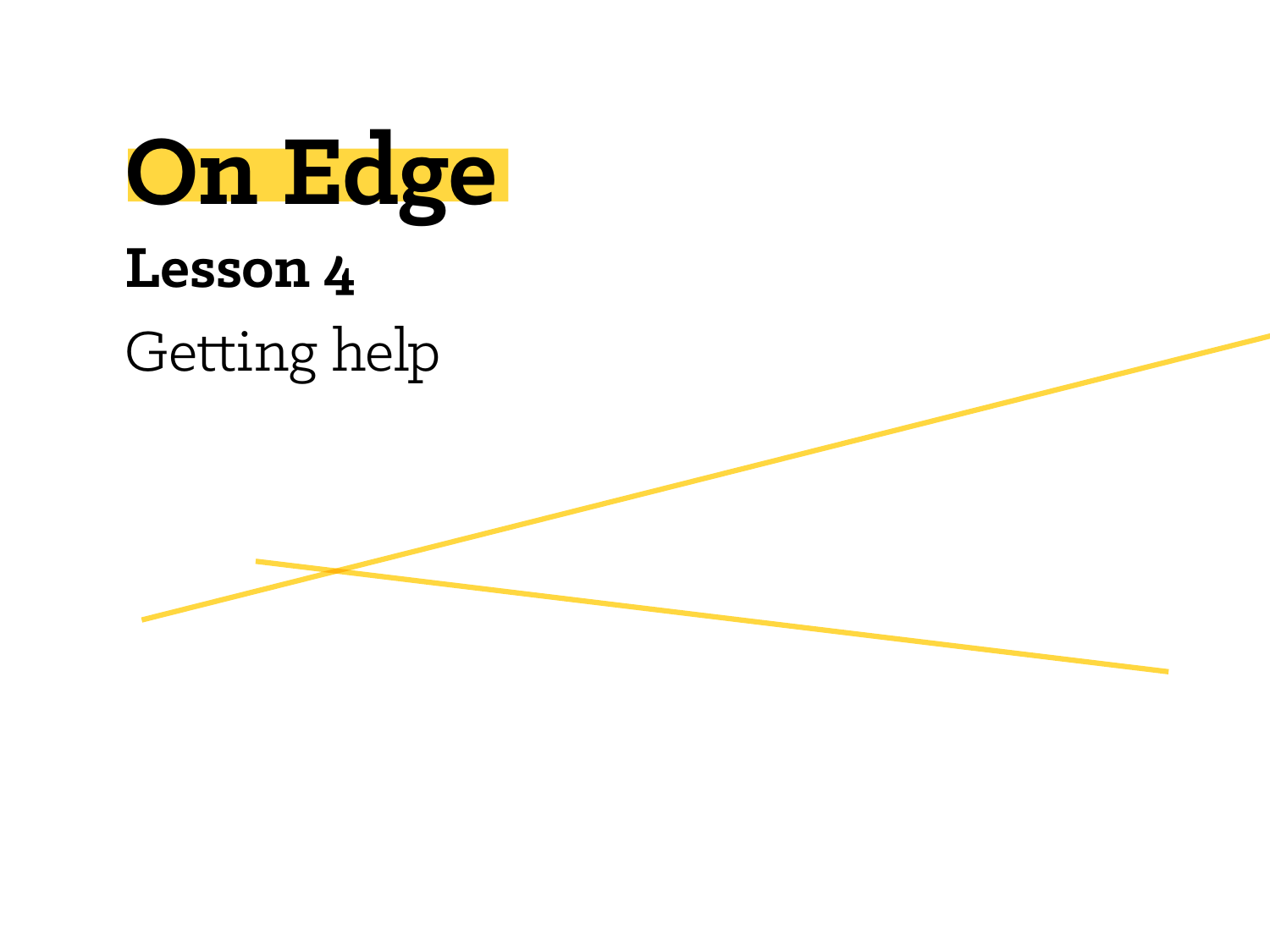## **Outcomes from Lesson 4**

- I know how to support someone who self-harms
- I know how to access professional support for someone who is using self-harm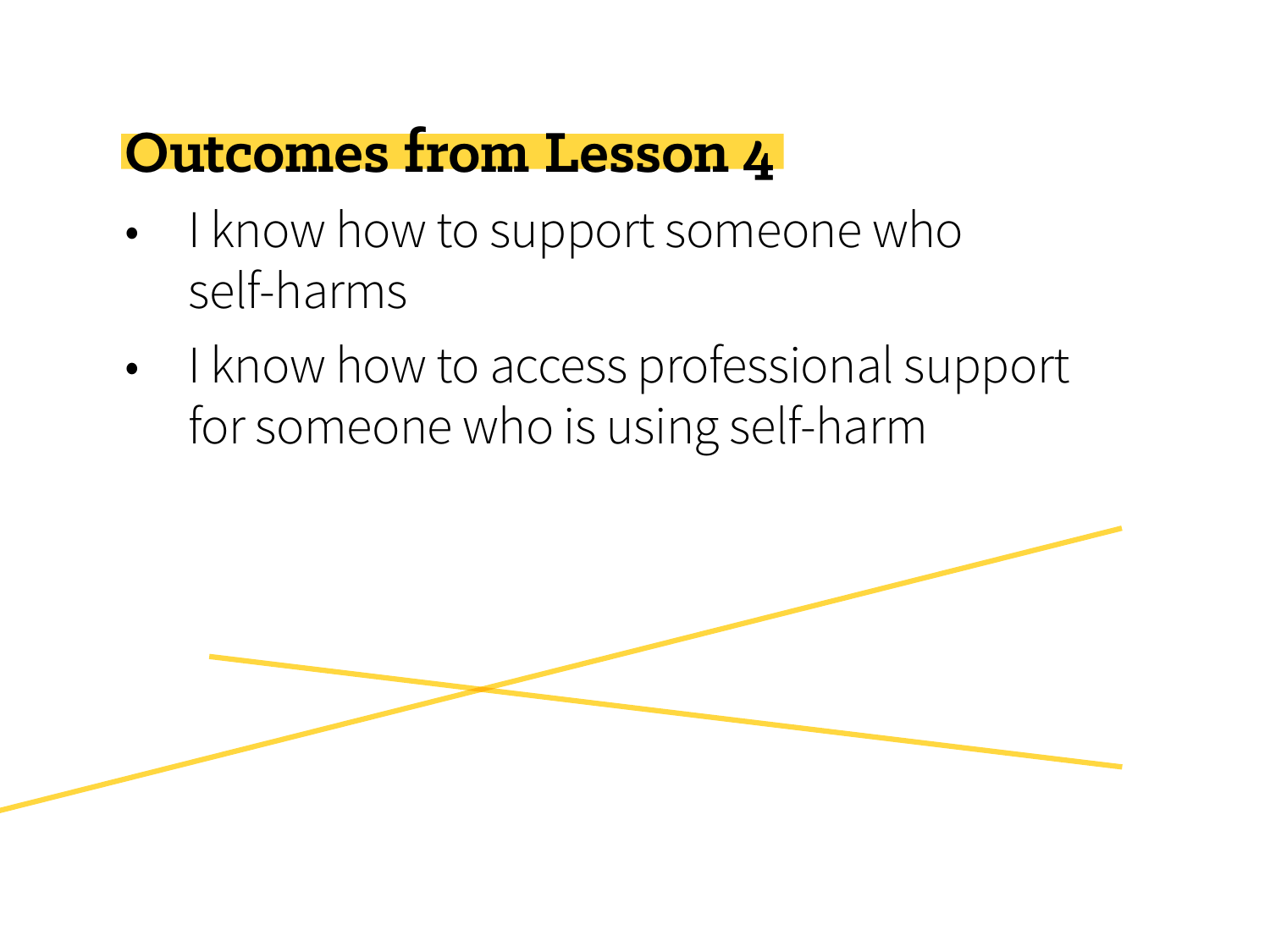## **Keep Safe**

- The topic of self-harm can be a very sensitive issue for some people
- Pupils are expected to be supportive and respectful of others
- If you feel concerned or worried, talk to a member of staff
- Information will be available after each lesson if you want to talk to someone in private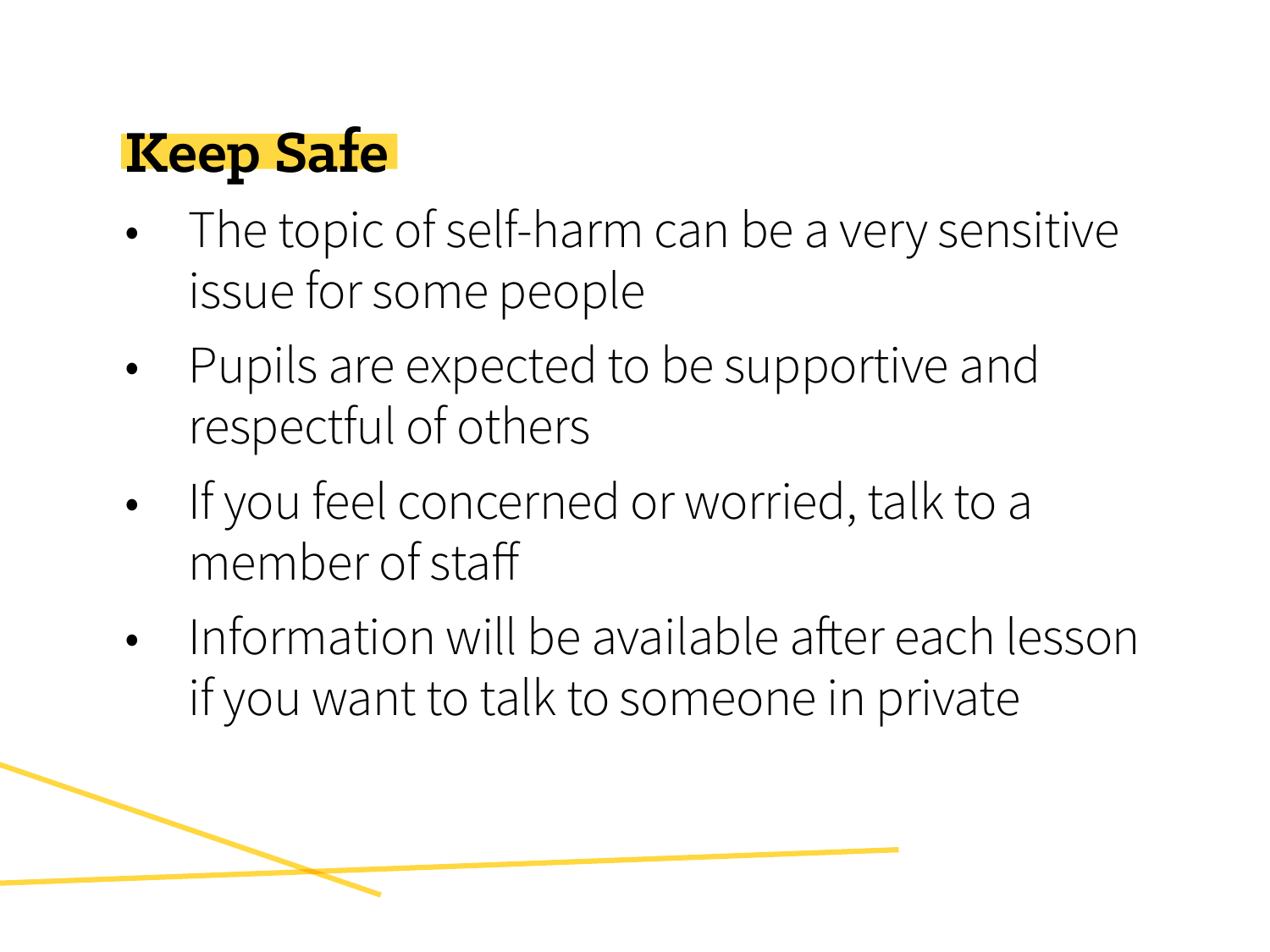## **Childline**

www.childline.org.uk

- Free 24/7 helpline, 0800 11 11
- Talk to someone about your problems
- Chat online with a counsellor
- Visit or post on message boards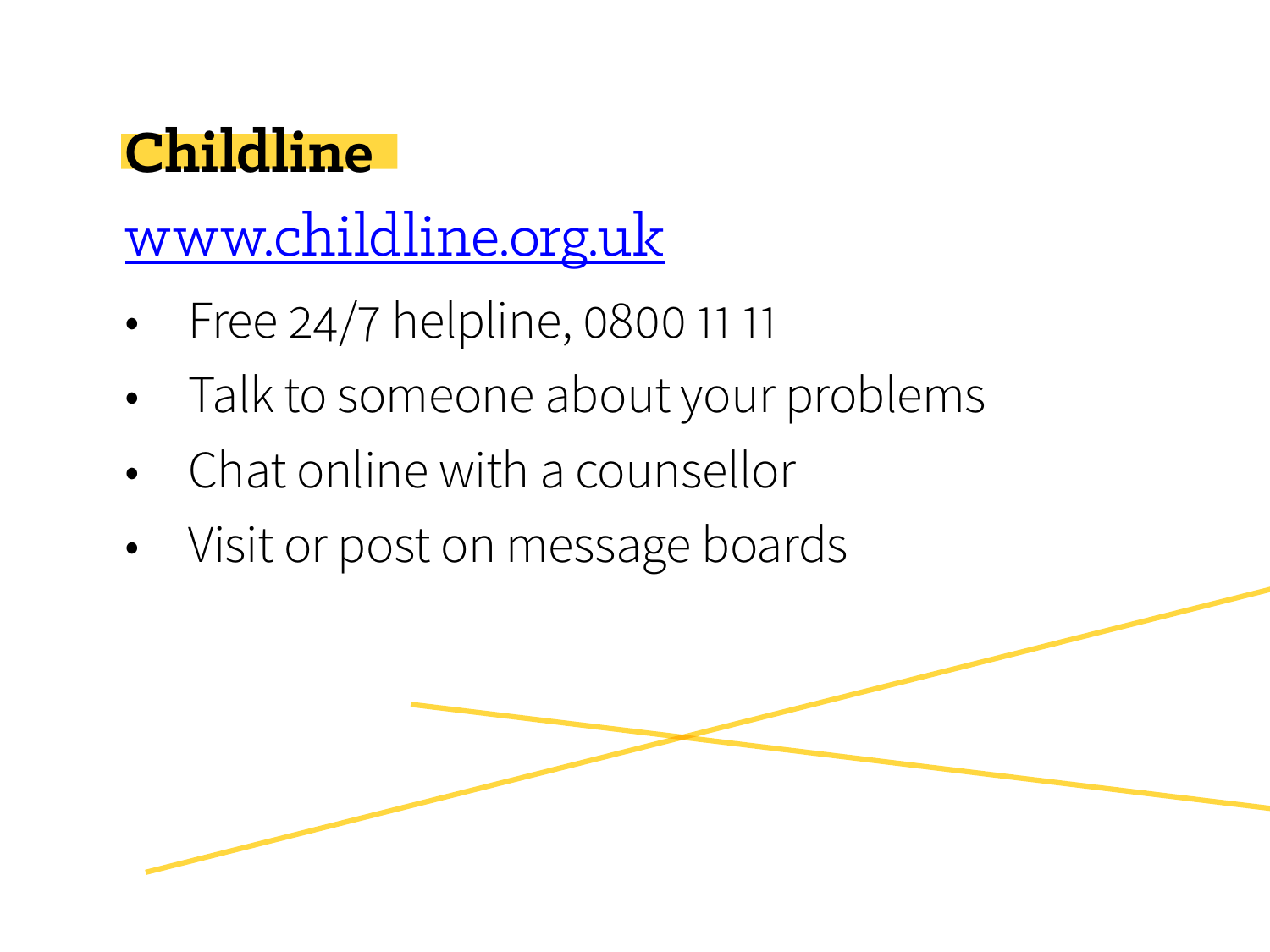

## www.papyrus-uk.org/more/hopelineuk

- HOPELineUK 0800 068 41 41 available weekdays 10am – 5pm and 7pm – 10pm weekends 2pm – 5pm
- Offers support, advice and information about self-harm and suicide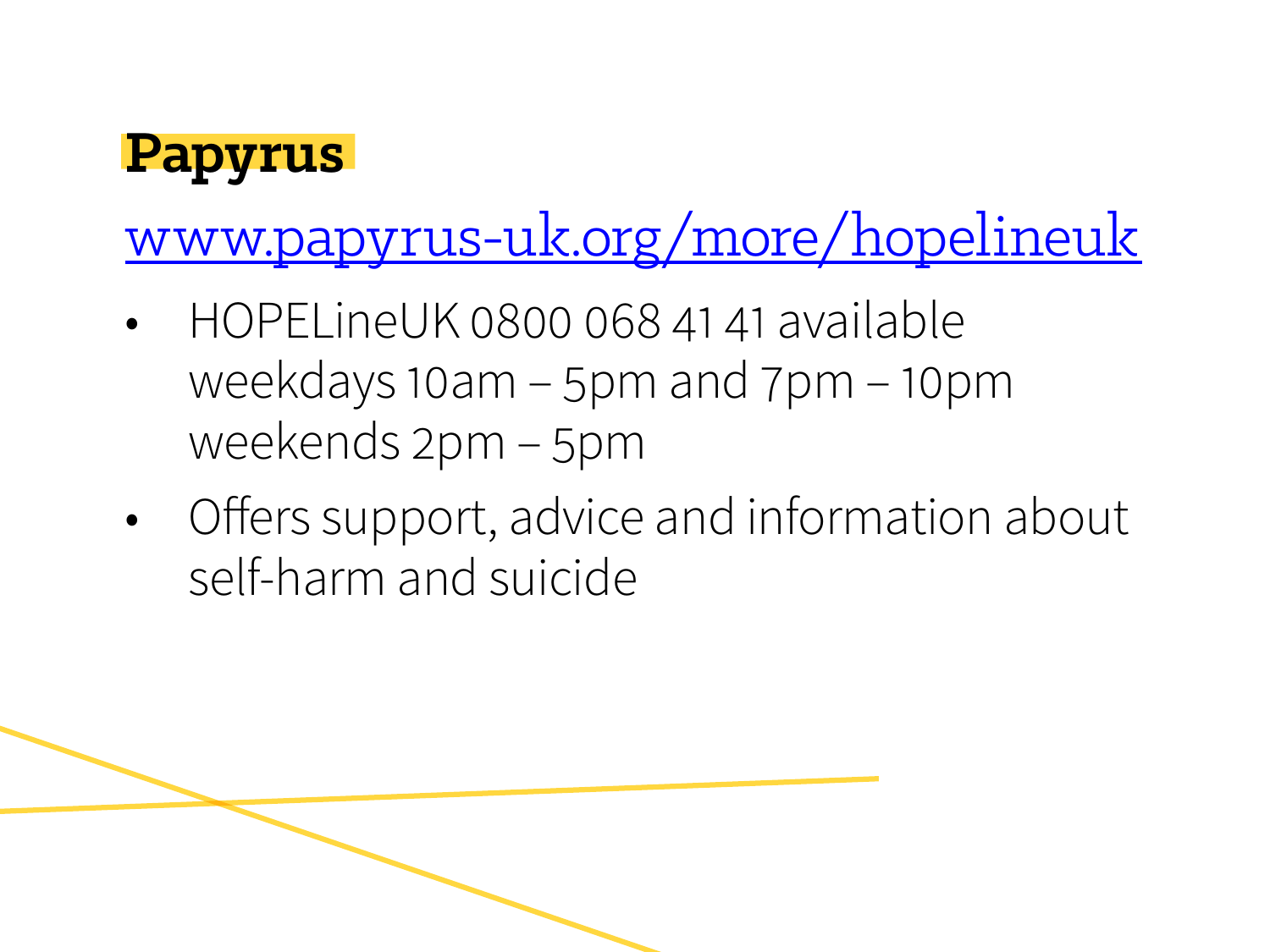### **Samaritans**

www.samaritans.org

- 24/7 talk line, 08457 90 90 90
- 24/7 text line, 077 25 90 90 90
- Talk or chat text to someone about you or a friend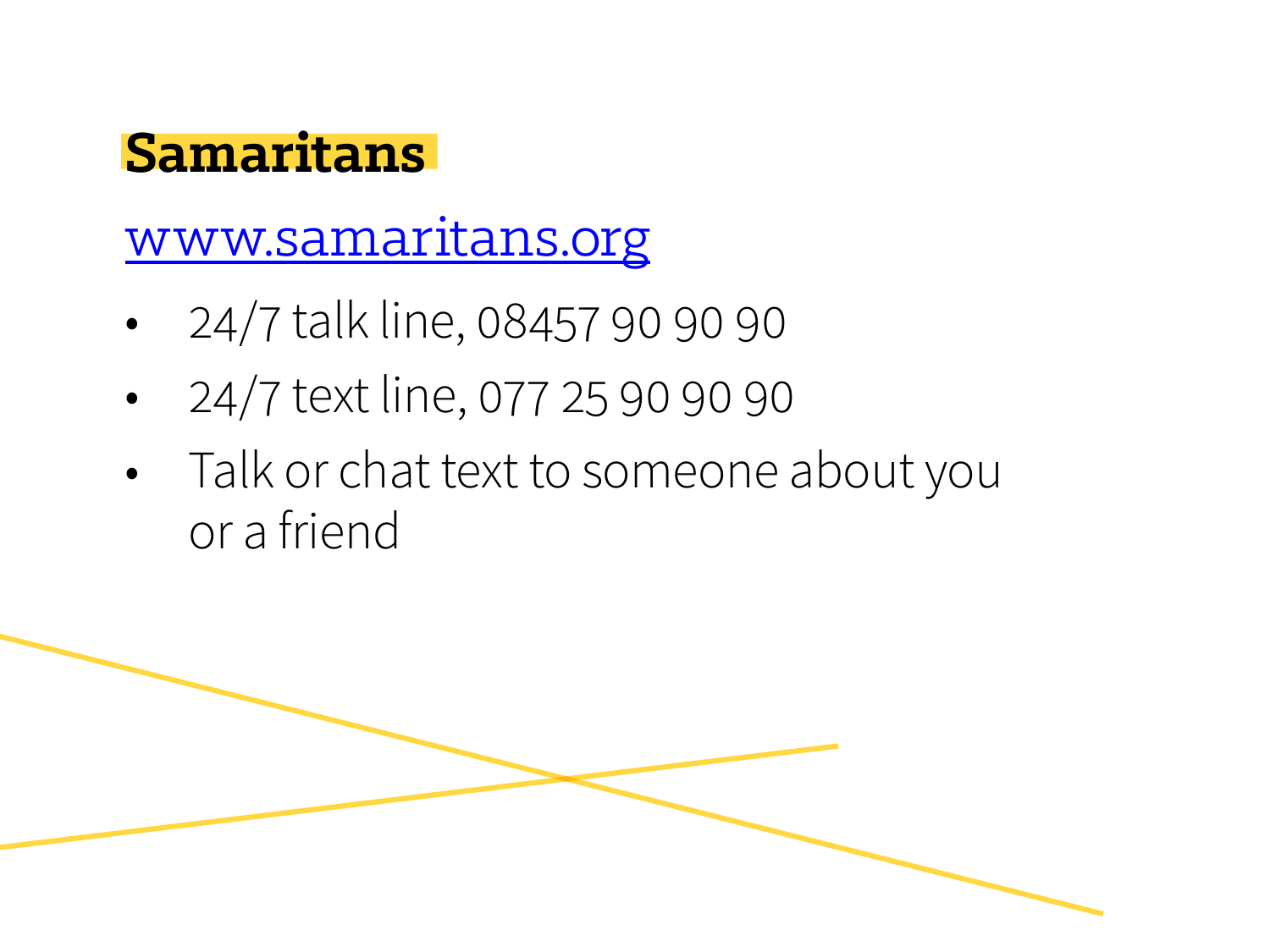## **Get Connected**

www.getconnected.org.uk

- Helpline for people under 25 available between 1pm and 11pm daily
- Freephone 0808 808 4994
- Text us on 80849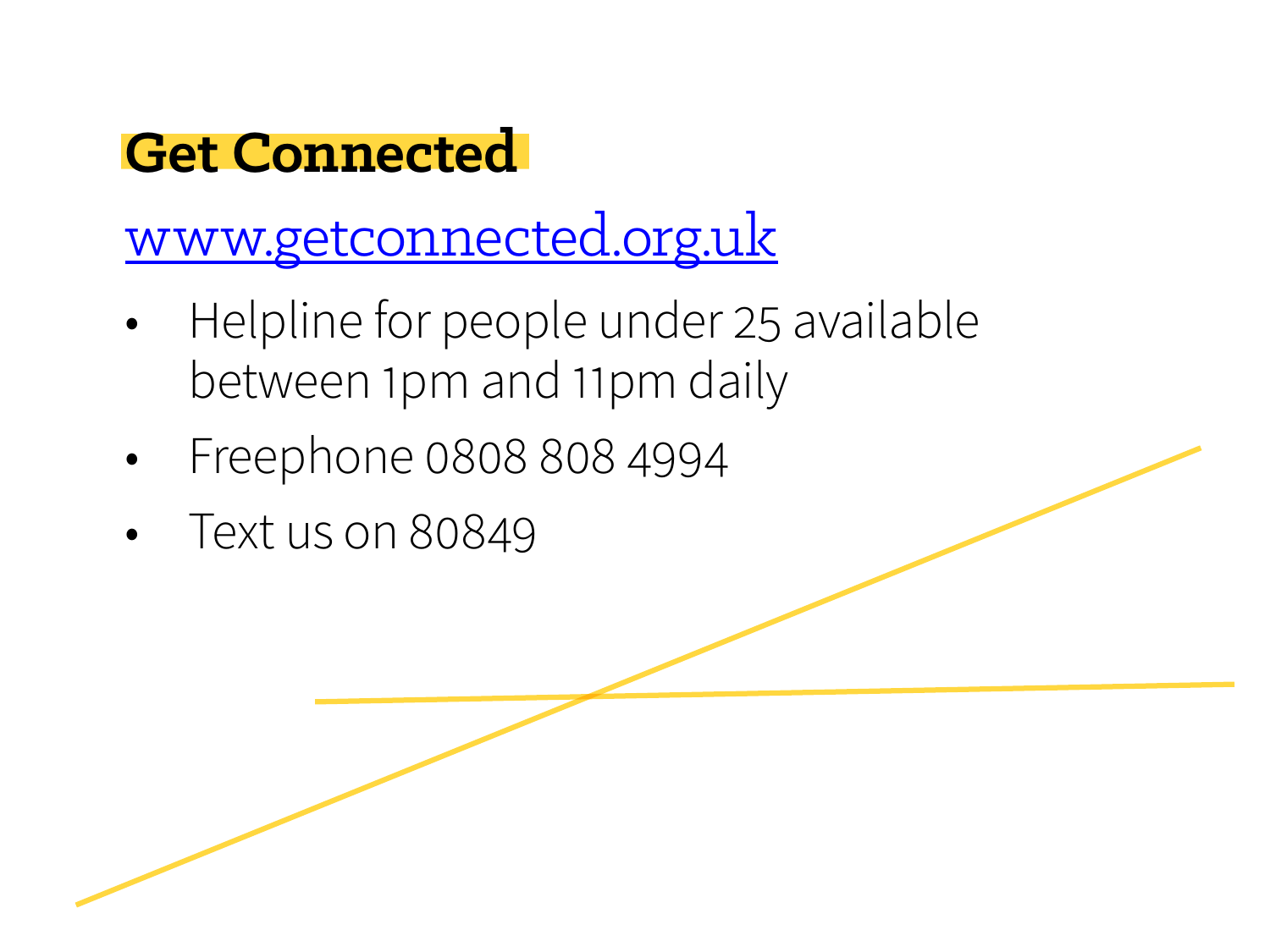### **YCNet**

#### www.youngcarers.net

- online support for young carers aged 18 or under
- Help for those looking after family members with an illness, disability, drug/alcohol addiction or mental health condition
- Chat to other young carers, share stories and hear about each others' experiences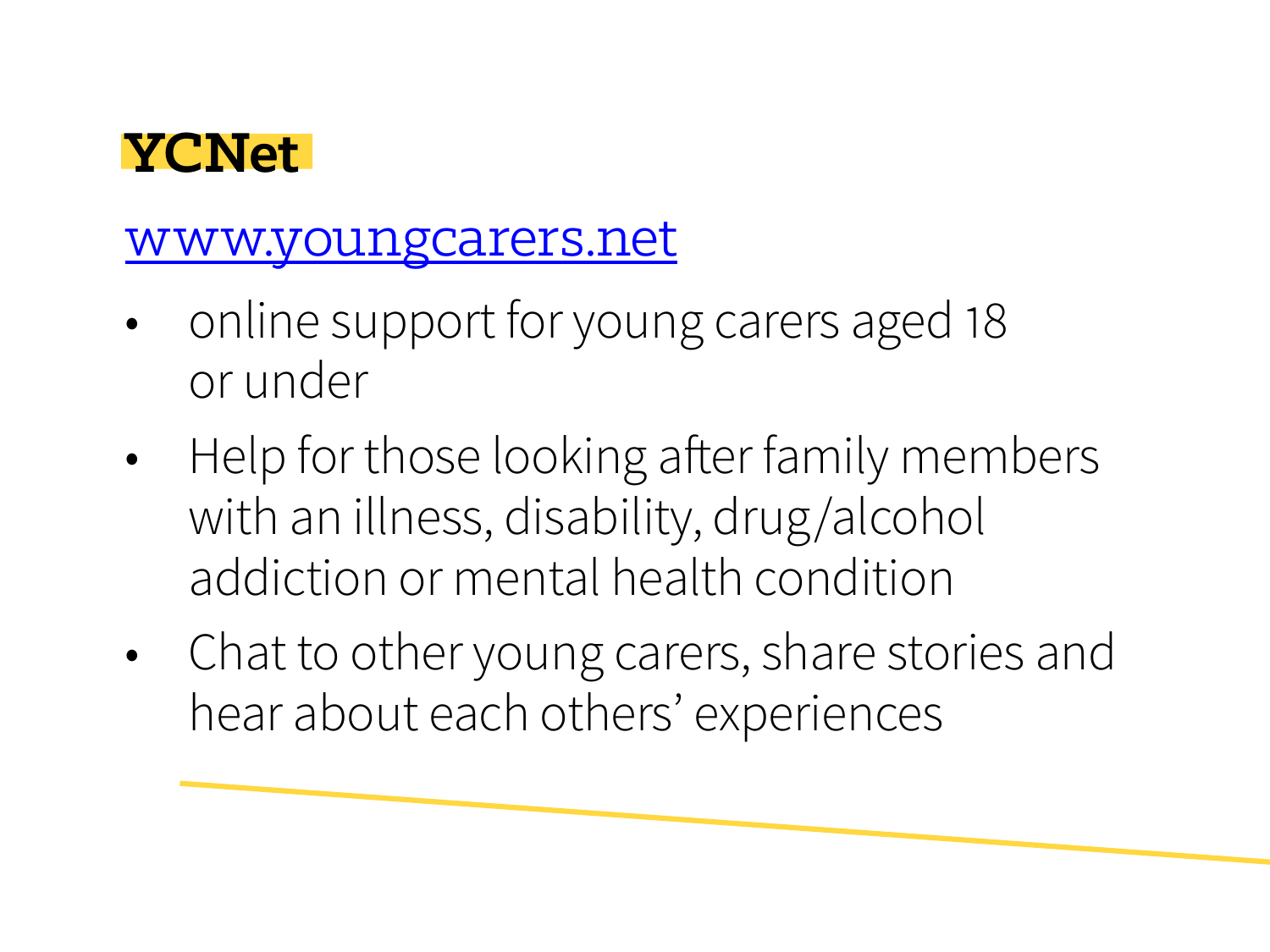# **Al-Anon Family Groups**  www.al-anonuk.org.uk/alateen

• Support groups for teenage relatives and friends of alcoholics